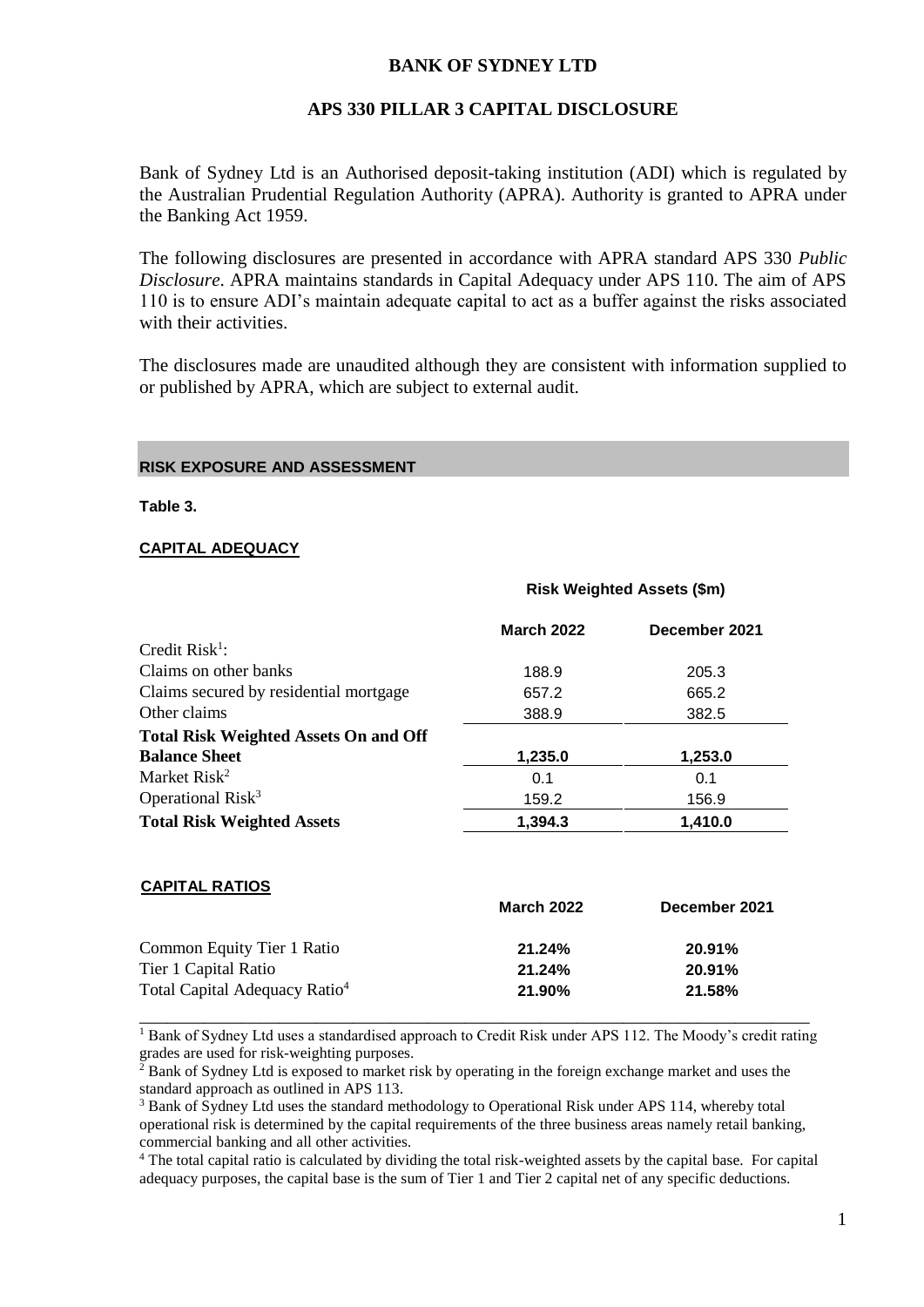### **BANK OF SYDNEY LTD**

### **APS 330 PILLAR 3 CAPITAL DISCLOSURE (CONTINUED)**

**Table 4.** 

#### **CREDIT RISK**

**(\$m)**

| Credit Exposure <sup>5</sup>    | 31/03/22 | Average for<br>quarter ended<br>31/03/22 | 31/12/21 | Average for quarter<br>ended 31/12/21 |
|---------------------------------|----------|------------------------------------------|----------|---------------------------------------|
| Housing                         | 1,366.2  | 1,370.3                                  | 1,375.4  | 1,373.9                               |
| Business/Commercial             | 561.6    | 562.1                                    | 563.1    | 560.6                                 |
| Personal                        | 1.2      | 1.3                                      | 1.4      | 1.4                                   |
| <b>Banks</b>                    | 549.7    | 547.6                                    | 571.6    | 580.1                                 |
| <b>Off-Balance Sheet assets</b> | 283.7    | 286.1                                    | 296.3    | 307.3                                 |
| All other assets                | 141.5    | 130.8                                    | 134.9    | 148.5                                 |
| <b>TOTAL</b>                    | 2,903.9  | 2,898.2                                  | 2,942.7  | 2,971.8                               |

| Past Due Facilities <sup>6</sup> | 31/03/2022 | 31/12/2021 |
|----------------------------------|------------|------------|
| Housing                          | 3.4        | 3.4        |
| Business/Commercial              | 4.1        | 5.5        |
| Personal                         | 0.0        | 0.0        |
| <b>TOTAL</b>                     | 7.5        | 8.9        |

| <b>Impaired Facilities</b> <sup>7</sup> | 31/03/2022 | 31/12/2021 |
|-----------------------------------------|------------|------------|
| Housing                                 | 2.8        | 0.5        |
| Business/Commercial                     | 0.3        | 0.5        |
| Personal                                | 0.1        | 0.1        |
| <b>TOTAL</b>                            | 3.2        | 1.1        |

<sup>6</sup> Past Due Items are those that are 90 days past due but well secured and not considered as impaired facilities.

\_\_\_\_\_\_\_\_\_\_\_\_\_\_\_\_\_\_\_\_\_\_\_\_\_\_\_\_\_\_\_\_\_\_\_\_\_\_\_\_\_\_\_\_\_\_\_\_\_\_\_\_\_\_\_\_\_\_\_\_\_\_\_\_\_\_\_\_\_\_\_\_

<sup>&</sup>lt;sup>5</sup> Total credit exposure includes all outstanding loan balances and un-drawn commitments.

 $7$  As per APRA standard APS 220, Impaired Facilities are those that are not well secured and are 90 days past due, or where it has been determined that the Bank is unlikely to receive the full and timely amount due of such outstanding facilities.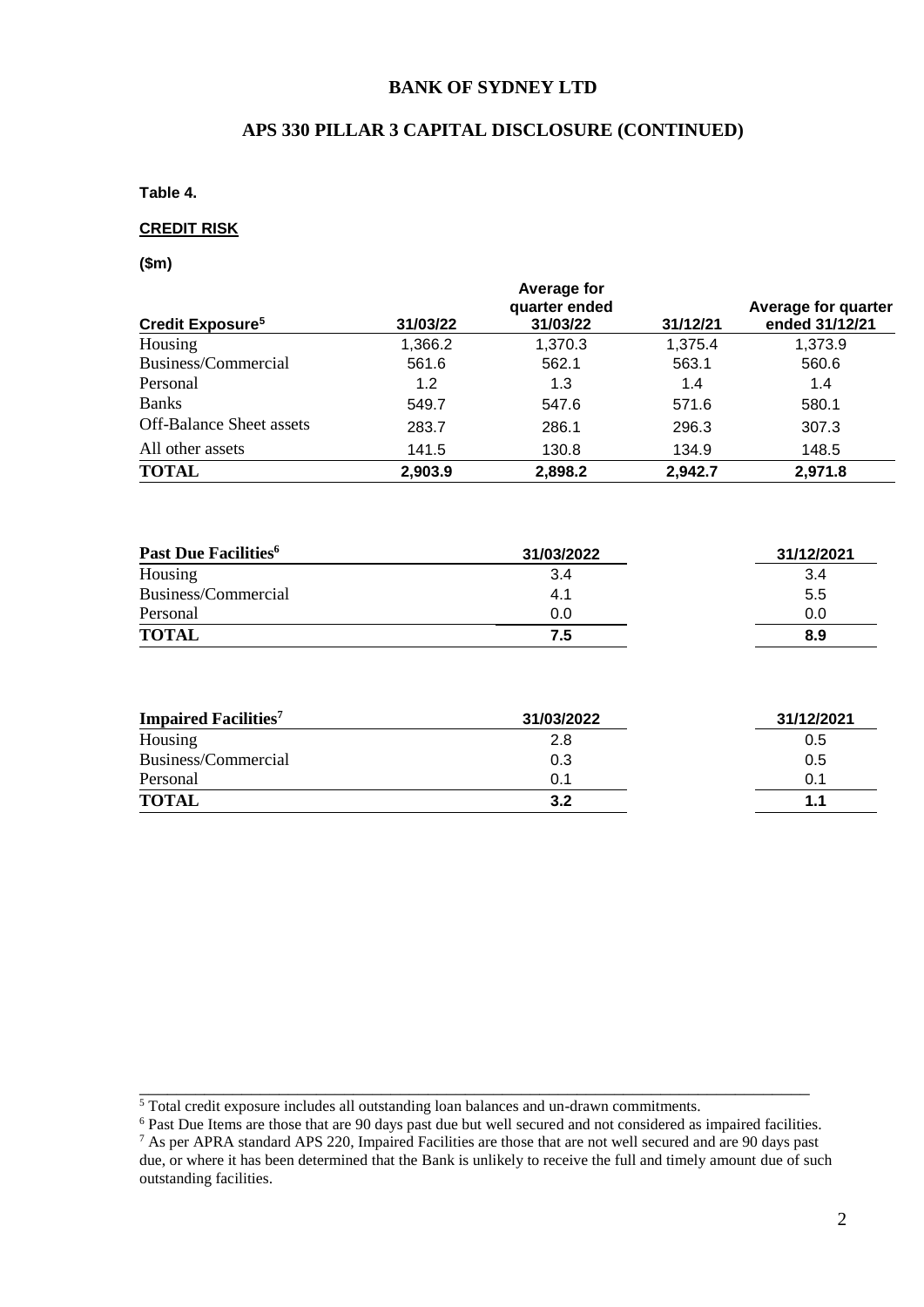### **BANK OF SYDNEY LTD**

# **APS 330 PILLAR 3 CAPITAL DISCLOSURE (CONTINUED)**

| <b>Specific Provision</b> | 31/03/2022 | 31/12/2021 |
|---------------------------|------------|------------|
| Housing                   | 0.0        | 0.0        |
| Business/Commercial       | 0.0        | 0.0        |
| Personal                  | 0.1        | 0.1        |
| <b>TOTAL</b>              | 0.1        | 0.1        |

| <b>Charges/Write-offs</b> | For quarter<br>ended<br>31/03/2022 | For quarter ended<br>31/12/2021 |
|---------------------------|------------------------------------|---------------------------------|
| Housing                   | 0.0                                | 0.0                             |
| Business/Commercial       | 0.0                                | 0.0                             |
| Personal                  | 0.0                                | 0.0                             |
| <b>TOTAL</b>              | 0.0                                | 0.0                             |

#### **General Reserve for Credit**

| Losses <sup>8</sup>                       | 31/03/2022 | 31/12/2021 |
|-------------------------------------------|------------|------------|
| <b>General Reserves for Credit Losses</b> |            |            |

\_\_\_\_\_\_\_\_\_\_\_\_\_\_\_\_\_\_\_\_\_\_\_\_\_\_\_\_\_\_\_\_\_\_\_\_\_\_\_\_\_\_\_\_\_\_\_\_\_\_\_\_\_\_\_\_\_\_\_\_\_\_\_\_\_\_\_\_\_\_\_\_ <sup>8</sup> The General Reserve for Credit Losses is maintained as a prudent measure to absorb existing and estimated future credit losses. It is based on the total credit risk-weighted assets attributable to the period.